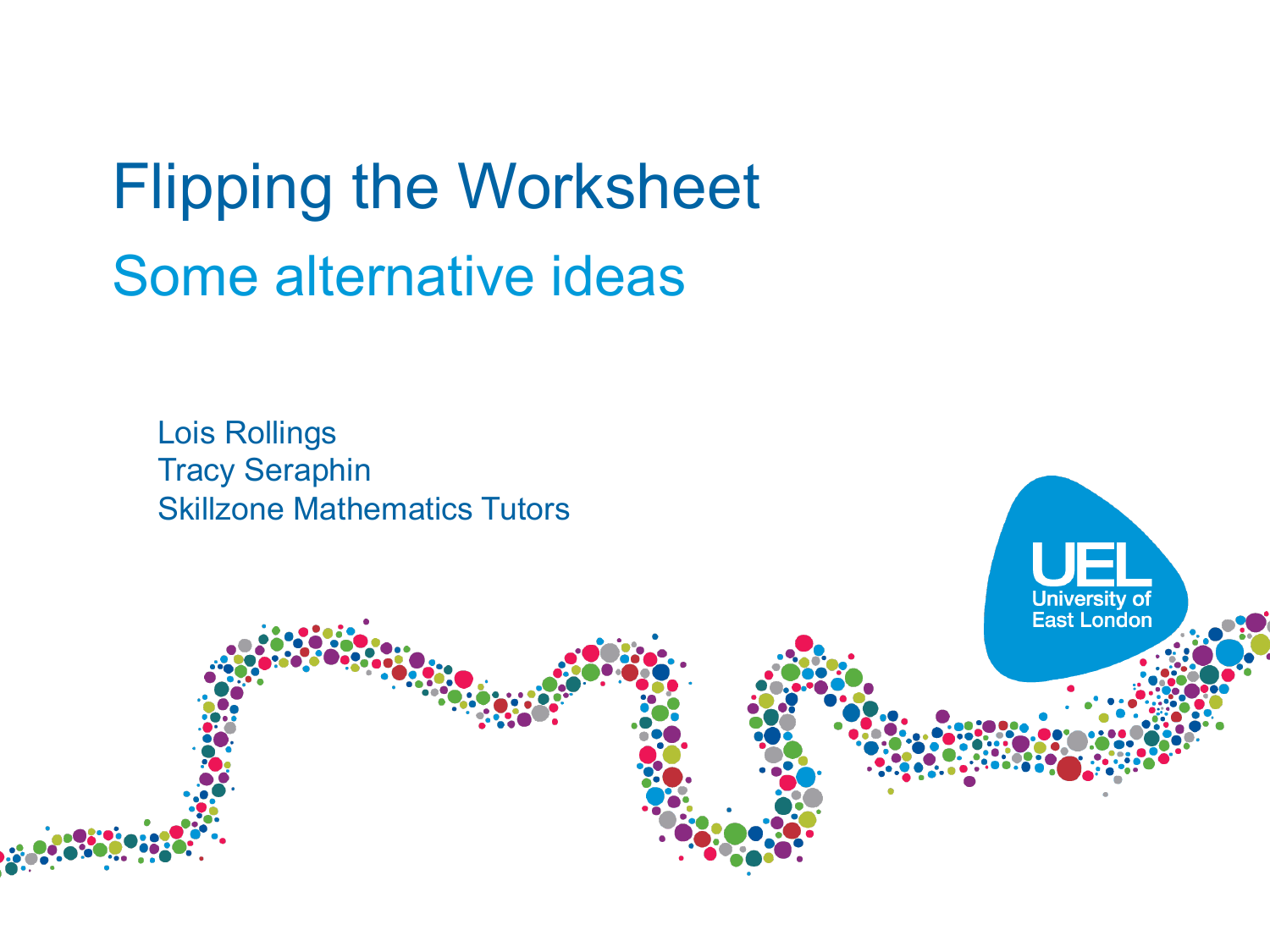#### Rationale

• '…learning mathematics is far more successful if learners are actively engaged, encouraged to think mathematically and to see links and connections.'

(http://stem.org.uk/rxzr)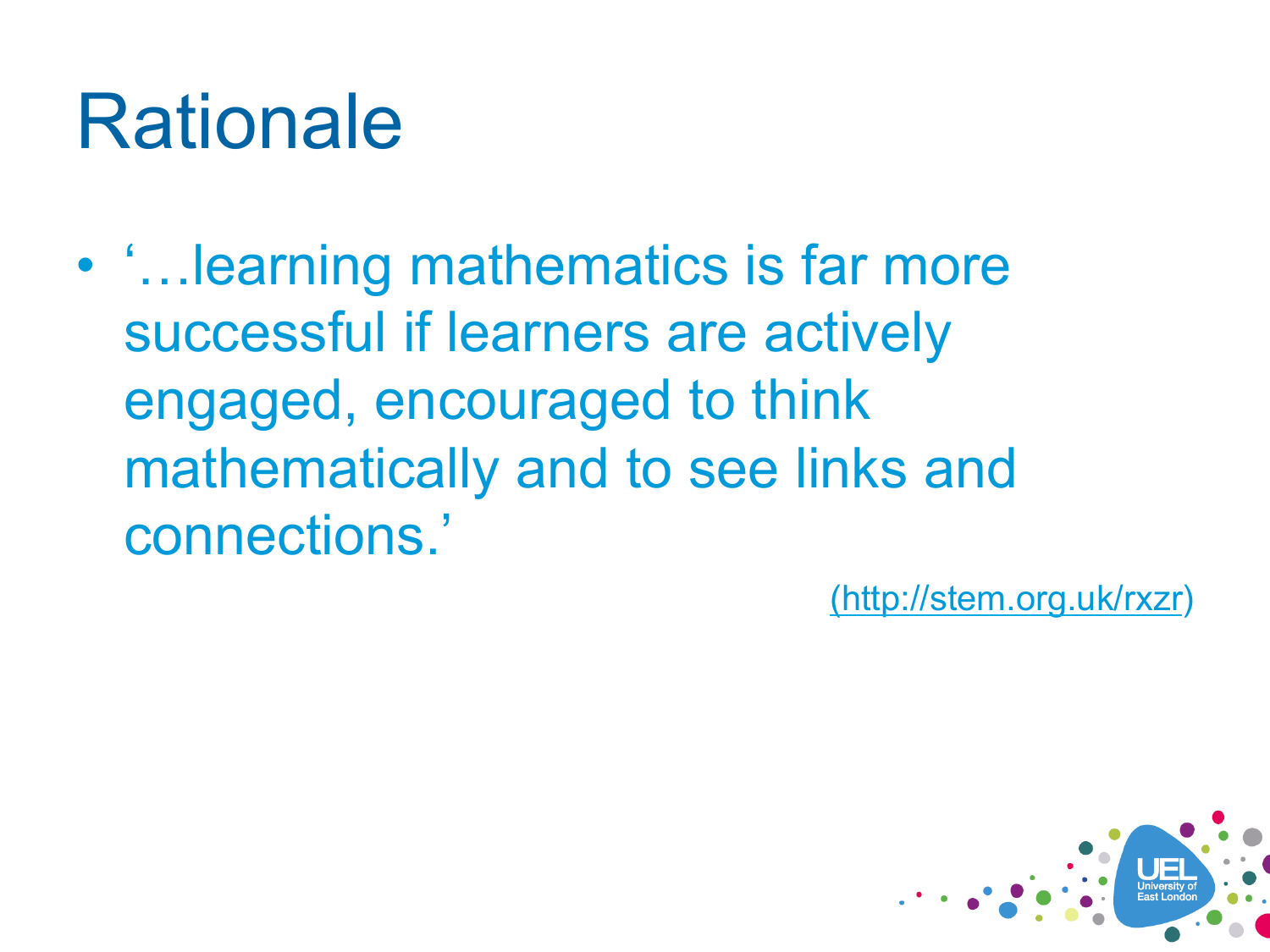## Why this workshop?

- To share our experiences of using smallgroup activities as an alternative to the traditional worksheet
- To explore the benefits of using alternative resources instead of worksheets
- To give you the chance to try some activities
- To get feedback and generate new ideas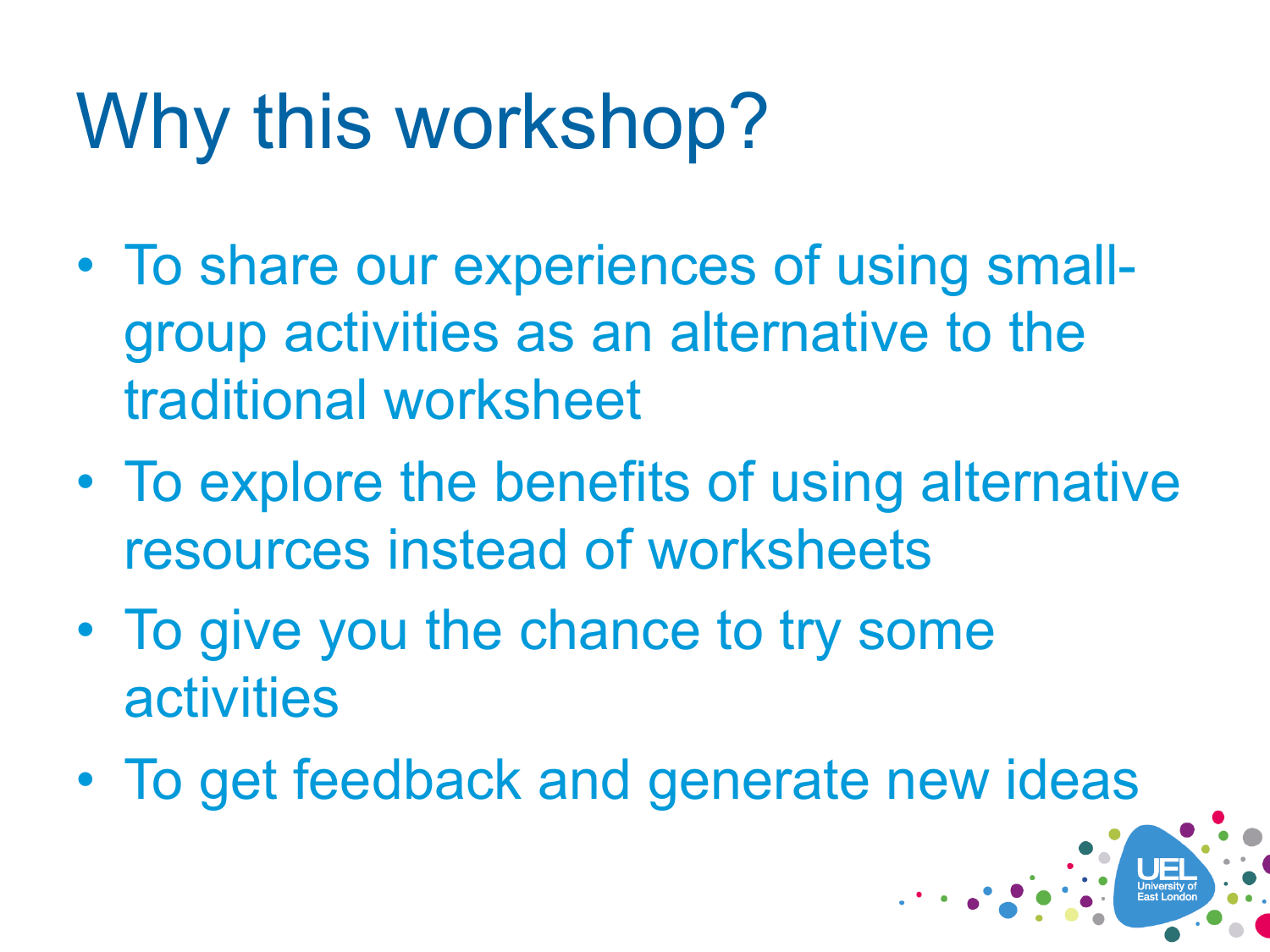# Different types of activity

- Grouping or matching
- Jigsaws (tarsia)
- Venn diagrams
- Multiple representations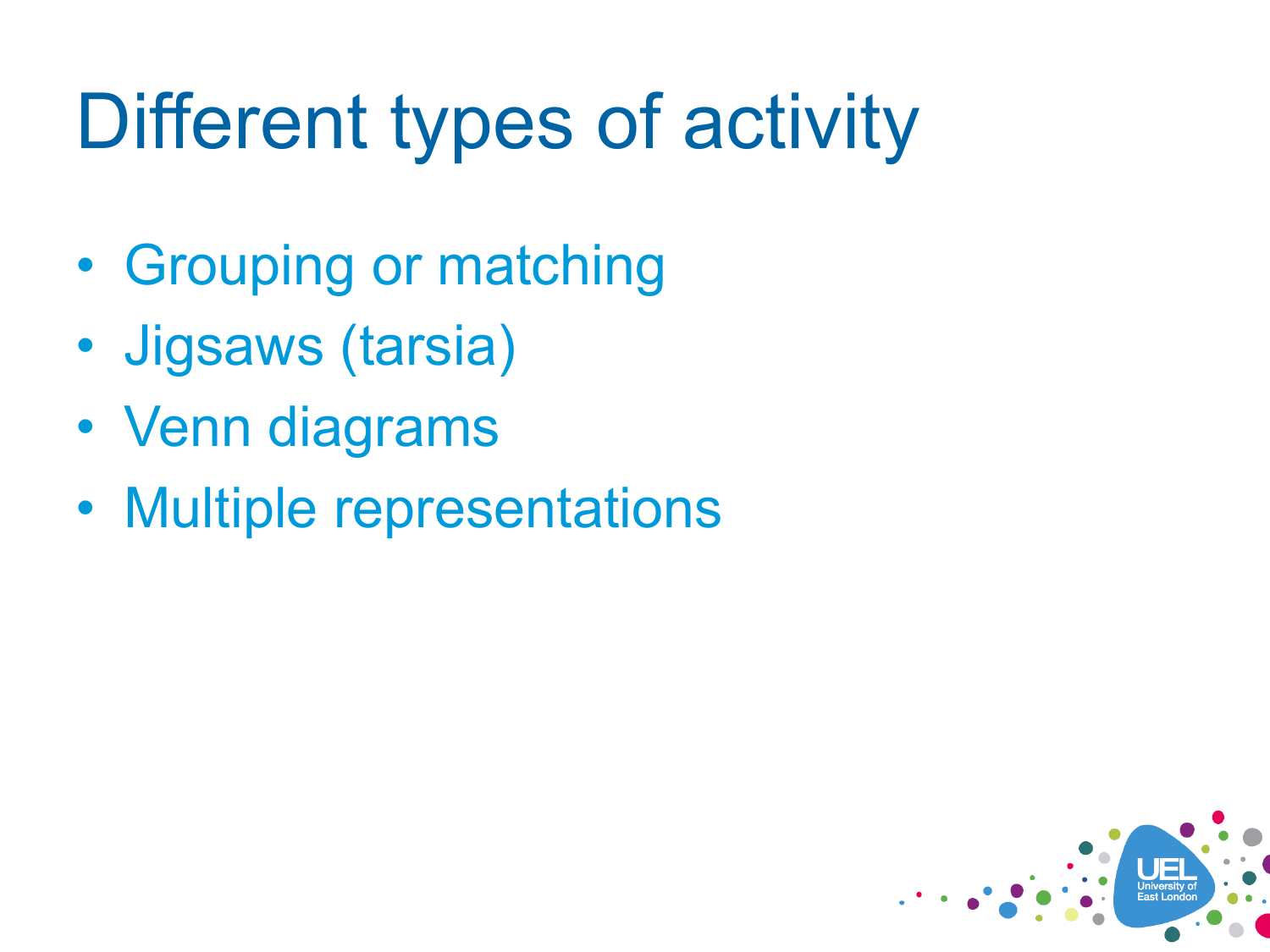## Why use these activities?

- To move from *passive* to *active* learning
- To move from *transmission* to *challenging* teaching

Malcolm Swan, 2005

Improving Learning in Mathematics: challenges and strategies

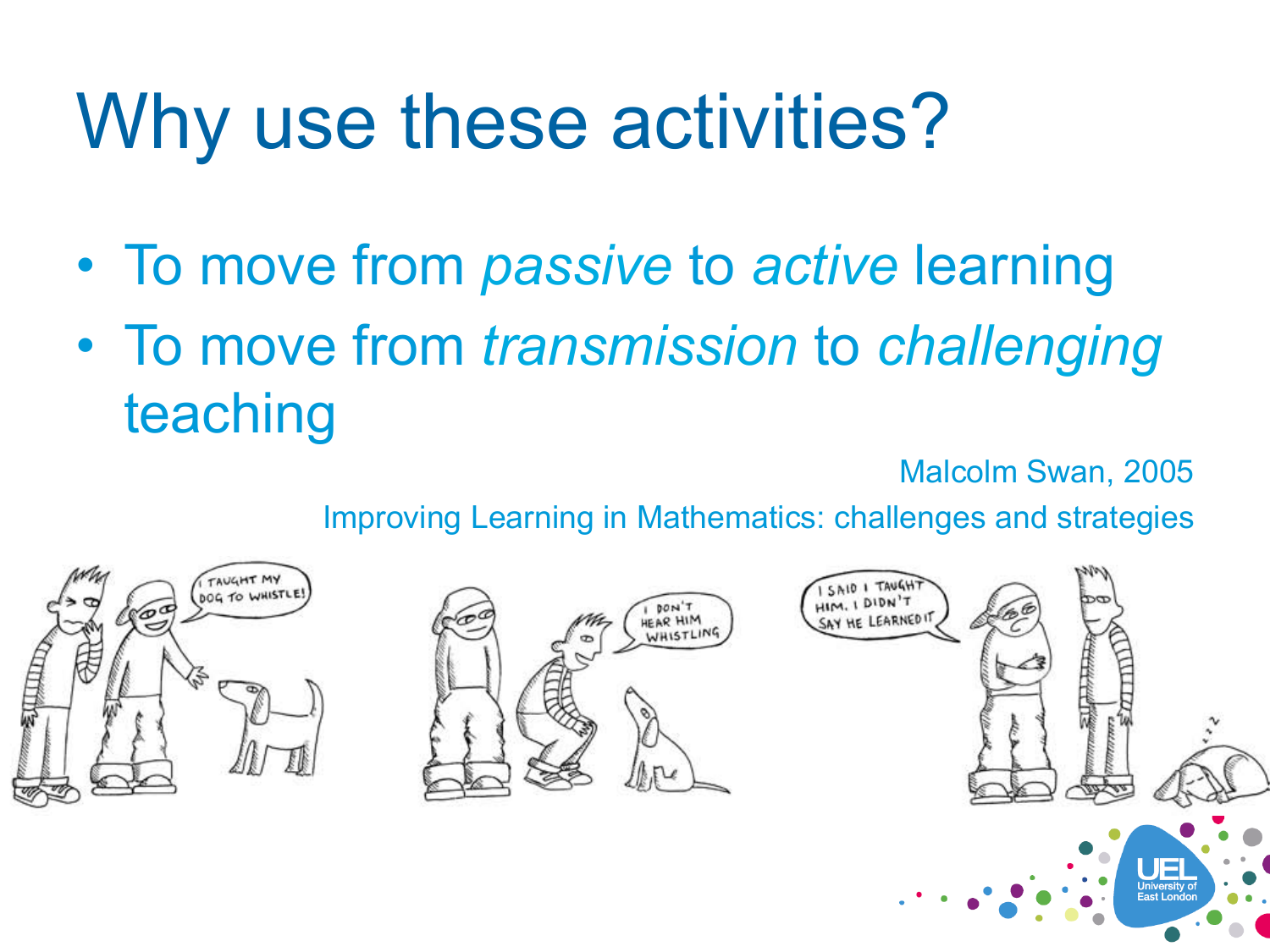## Different topics

- Descriptive statistics
- Percentages
- Algebra
- Functions & graphs
- Straight Lines
- Calculus
- Notation and terminology

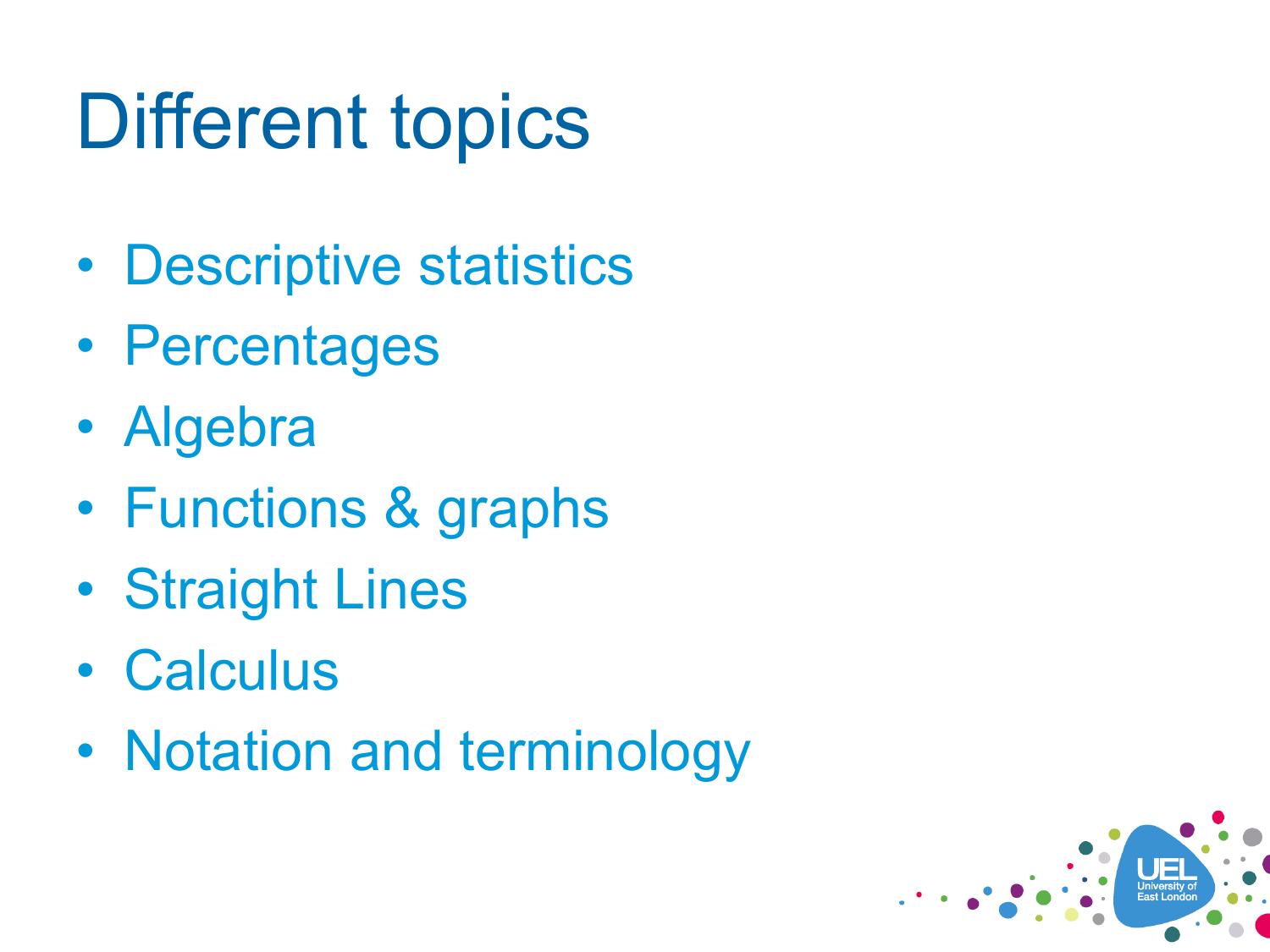#### **Sources**

- National STEM centre
- Standards Unit Resources
- Own
- TES
- Studymaths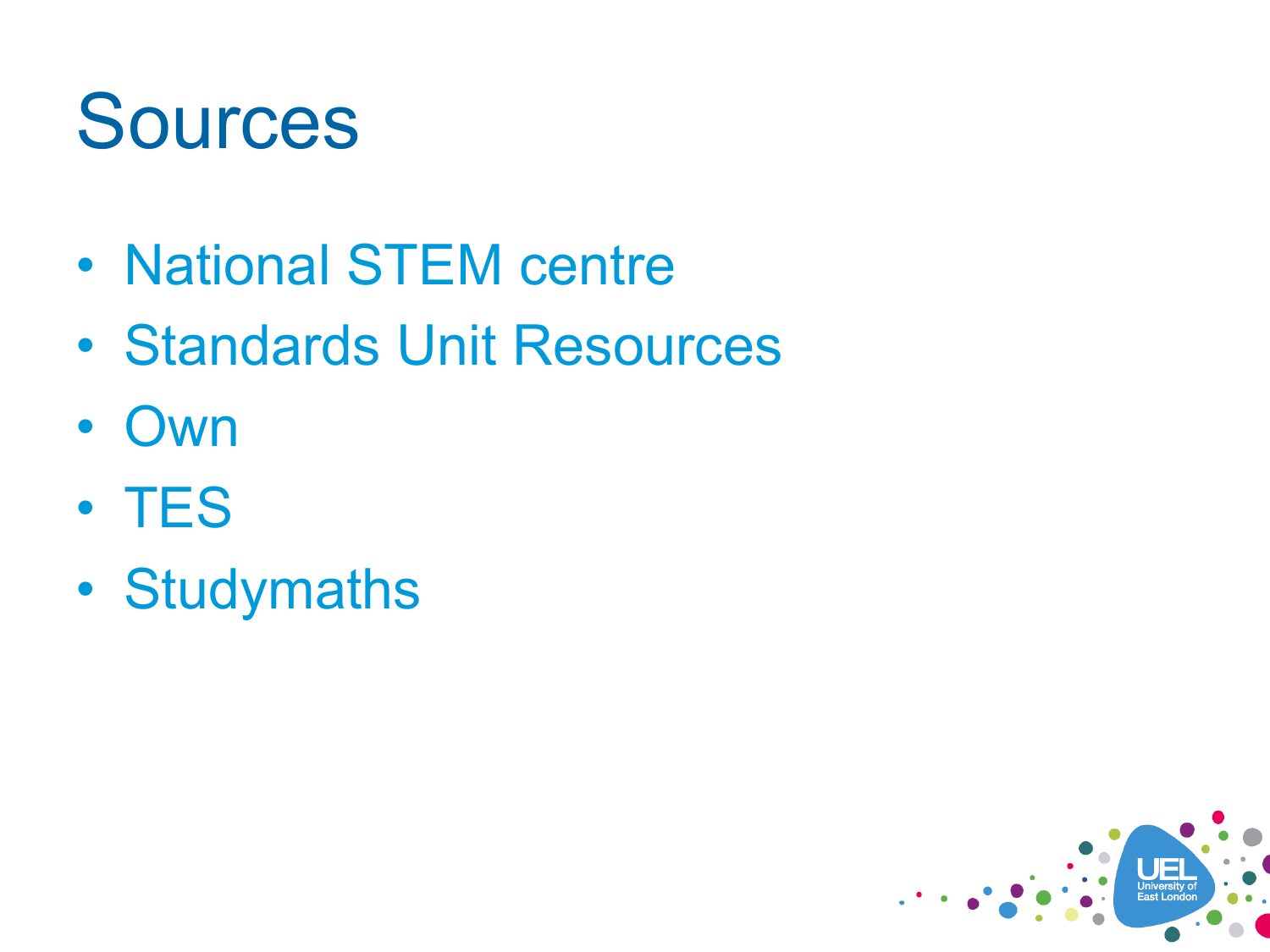### Try some!

• Think about pros and cons, adaptations, other ideas

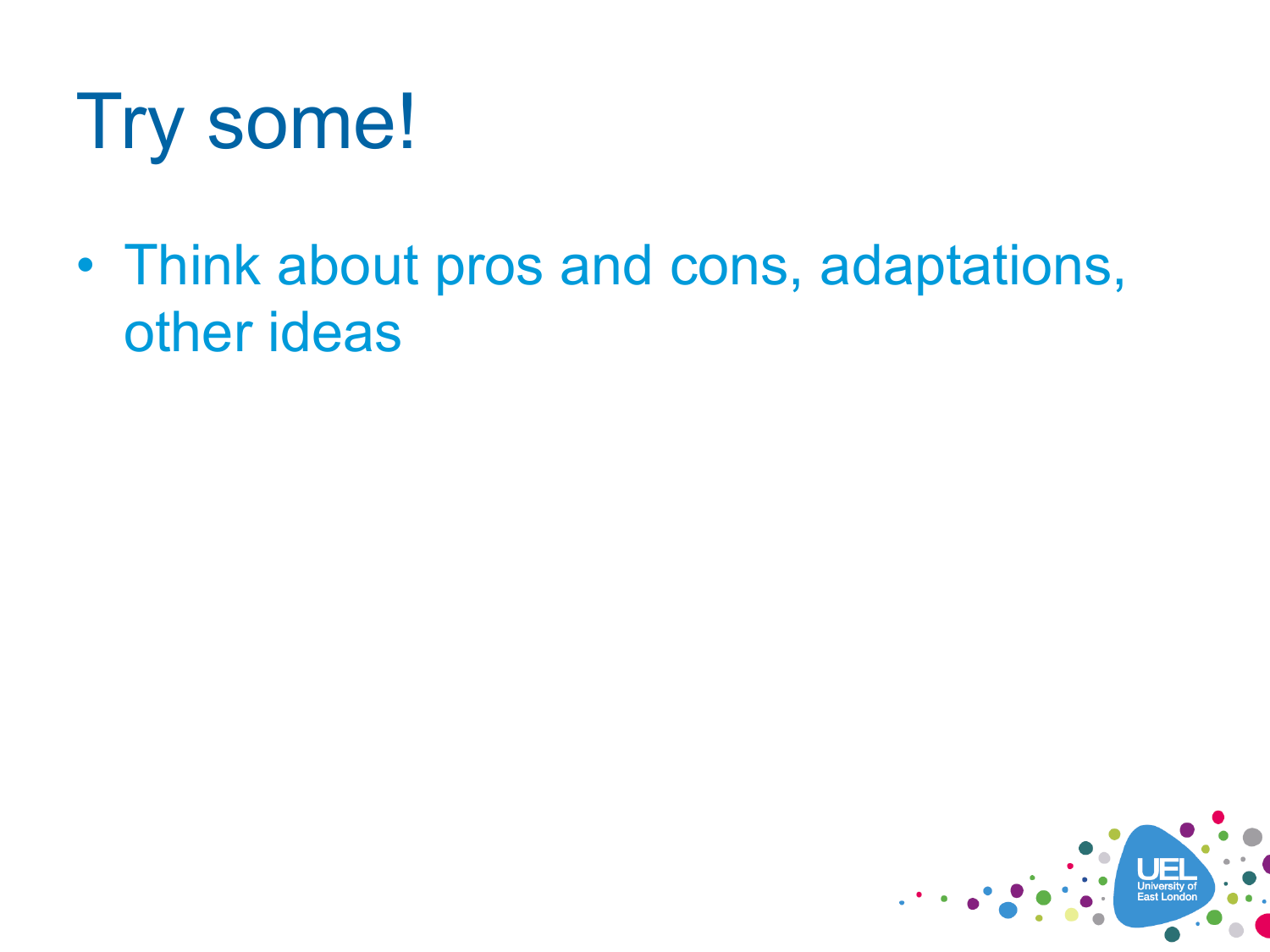#### Discussion and Questions

- Practicalities
- Feedback on different activities
- What makes a good activity?
- Improvements?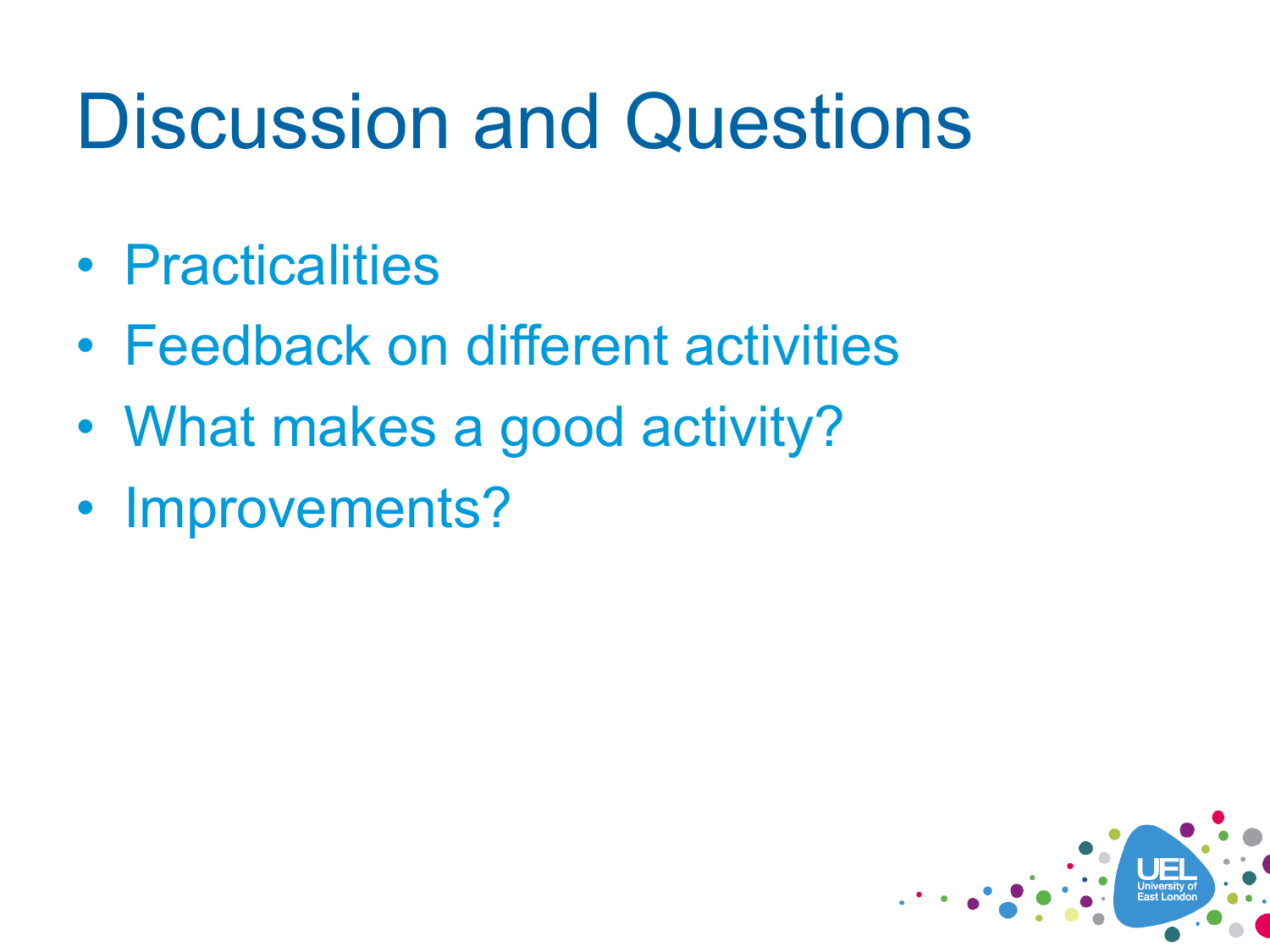## Why use these activities?

- To encourage productive group work
- To encourage discussion
- To increase student motivation
- To expose misconceptions
- To provide practice
- To break the ice
- To provide instant feedback
- They are mostly 'self-marking'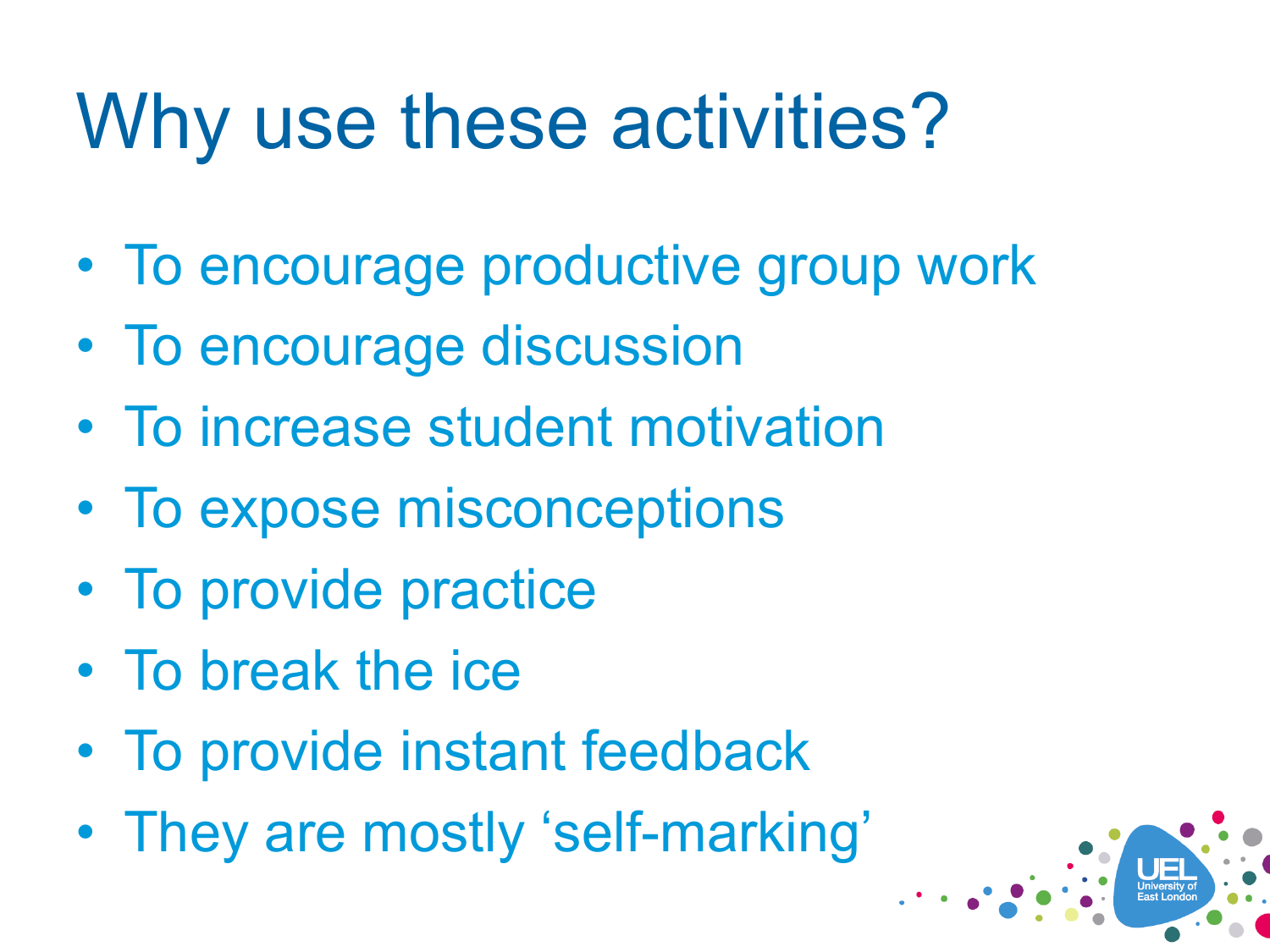### Why use these activities?

• To enable students to think from their own perspective instead of being told the facts and formulas

• To enable students to formulate their own ideas about concepts/terminology used as opposed to a more formulised way of learning statistical terminology.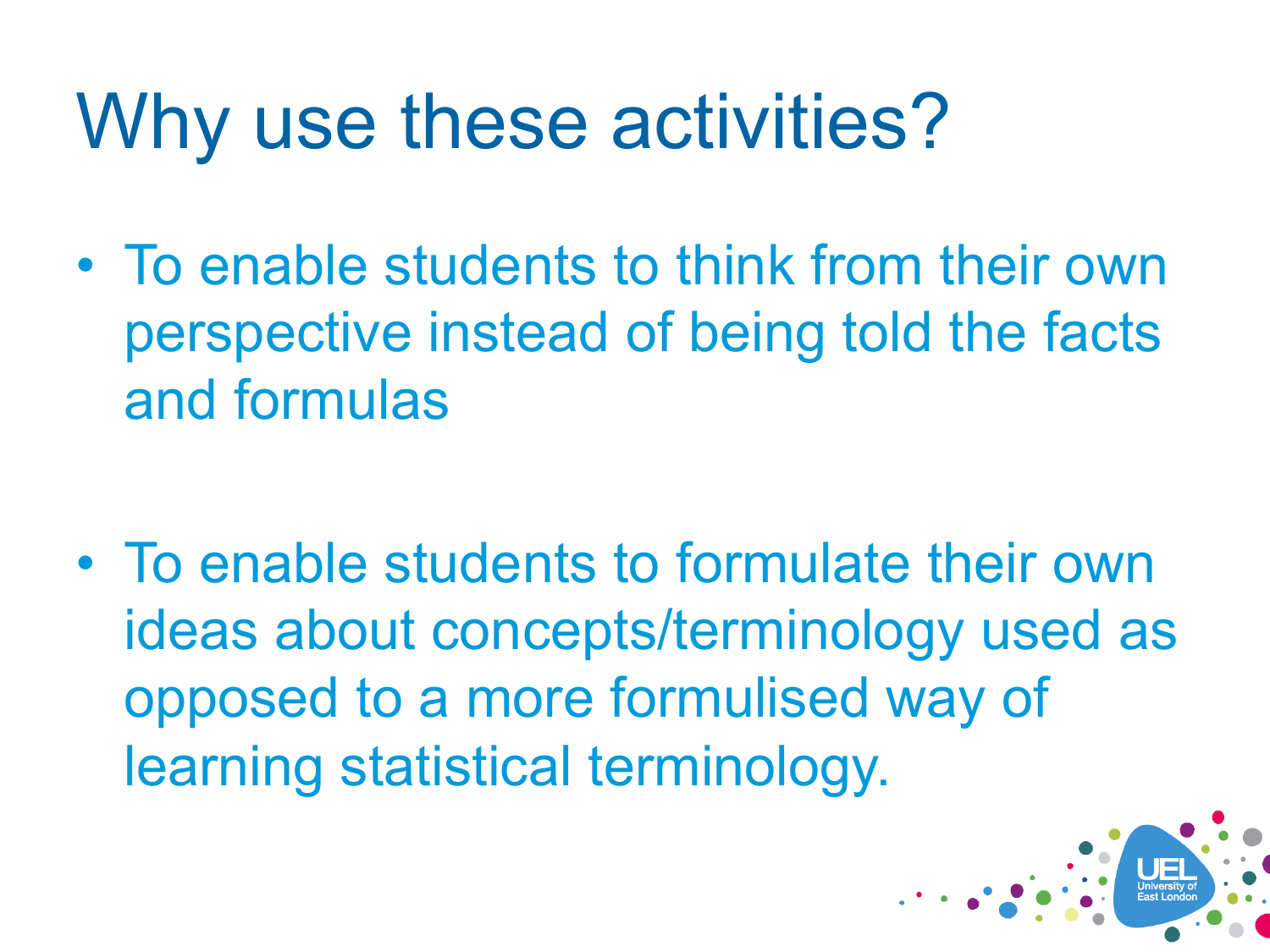#### Create your own resources

• Word

• Tarsia

http://www.mmlsoft.com/index.php/products/ tarsia